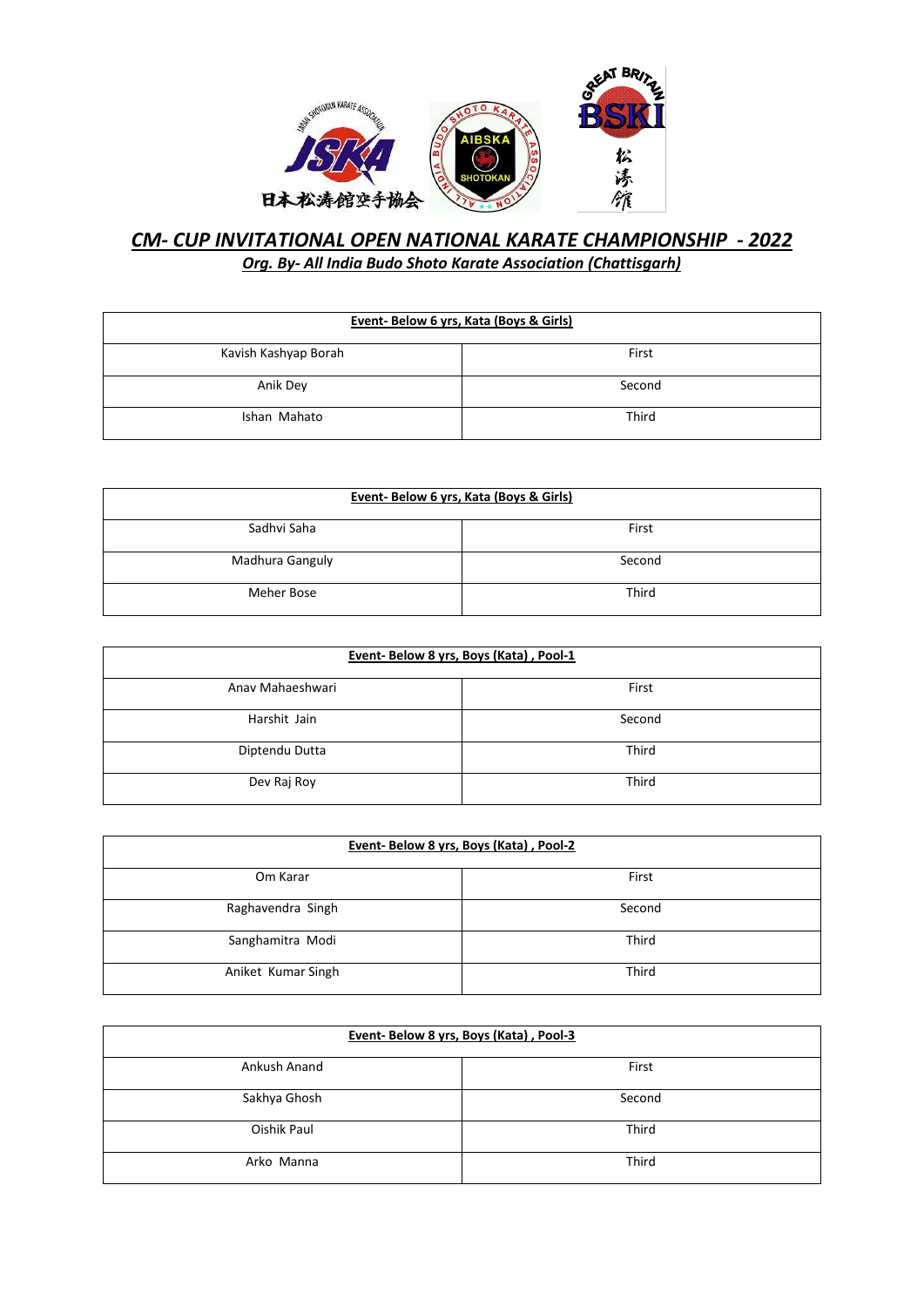

### *CM- CUP INVITATIONAL OPEN NATIONAL KARATE CHAMPIONSHIP- 2022 Org. By- All India Budo Shoto Karate Association (Chattisgarh)*

| Event-Below 8 yrs, Boys (Kata), Pool-4 |        |
|----------------------------------------|--------|
| Rushaan                                | First  |
| Sourav Yadav                           | Second |
| Judhajeet Sarkar                       | Third  |

| Event- Below 8 yrs, Girls (Kata), Pool-1 |        |
|------------------------------------------|--------|
| Manasvi Gupta                            | First  |
| Anisha Sinha Roy                         | Second |
| Ritoja Roy                               | Third  |
| Katyani Singh                            | Third  |

| Event-Below 8 yrs, Girls (Kata), Pool-2 |        |
|-----------------------------------------|--------|
| Saanvi Palui                            | First  |
| Ruhi Chaudhury                          | Second |
| Sudevi Dutta                            | Third  |
| Samadrita Chakraborty                   | Third  |

| Event- Below 8 yrs, Girls (Kata), Pool-3 |        |
|------------------------------------------|--------|
| Sanrachana Das                           | First  |
| Prapti Mazumder                          | Second |
| <b>Biuty Chakraborty</b>                 | Third  |
| Devadita Mukherjee                       | Third  |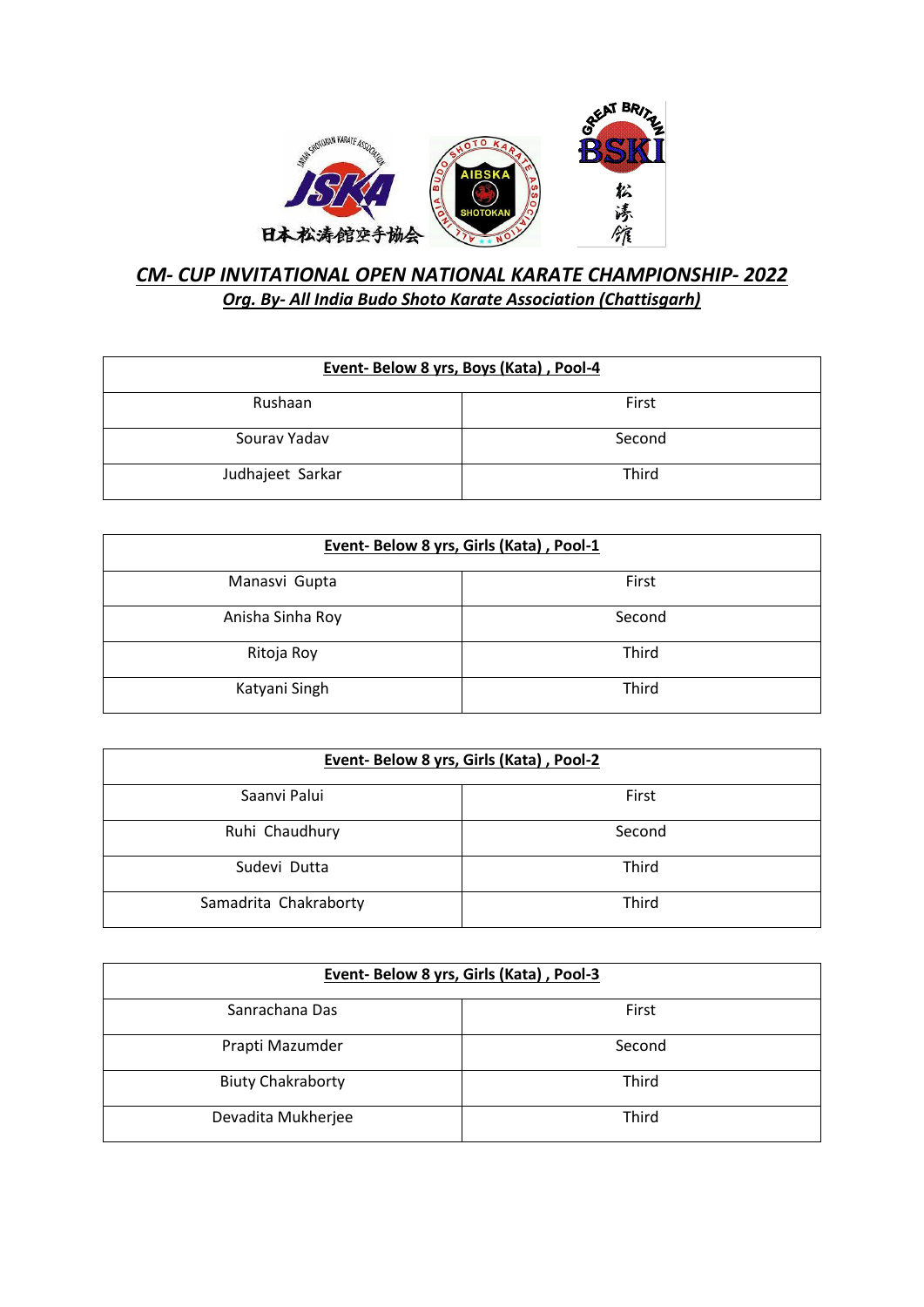

### **CM- CUP INVITATIONAL OPEN NATIONAL KARATE CHAMPIONSHIP- 2022 Org. By- All India Budo Shoto Karate Association (Chattisgarh)**

| Event- Below 8 yrs, Girls (Kata), Pool-4 |        |
|------------------------------------------|--------|
| Sampurna Chatterjee                      | First  |
| Sharodiya Ghosh                          | Second |
| Anika Indu                               | Third  |

| Event-Below 10 yrs, Boys (Kata), Pool-1 |        |
|-----------------------------------------|--------|
| Debanshu Bagchi                         | First  |
| Sarthak Bhattacharya                    | Second |
| Sk. Ahan                                | Third  |
| Saptanshu Chakravorty                   | Third  |

| Event- Below 10 yrs, Boys (Kata), Pool-2 |        |
|------------------------------------------|--------|
| Rudrodip Pal                             | First  |
| Yuvraj Shaw                              | Second |
| Arhaan Ali Masood                        | Third  |
| Ankush Bagui                             | Third  |

| Event-Below 10 yrs, Boys (Kata), Pool-3 |        |
|-----------------------------------------|--------|
| Ayan Mitra                              | First  |
| Kushal Krishna                          | Second |
| Priyanshu Bhuiya                        | Third  |
| Saswat Singh                            | Third  |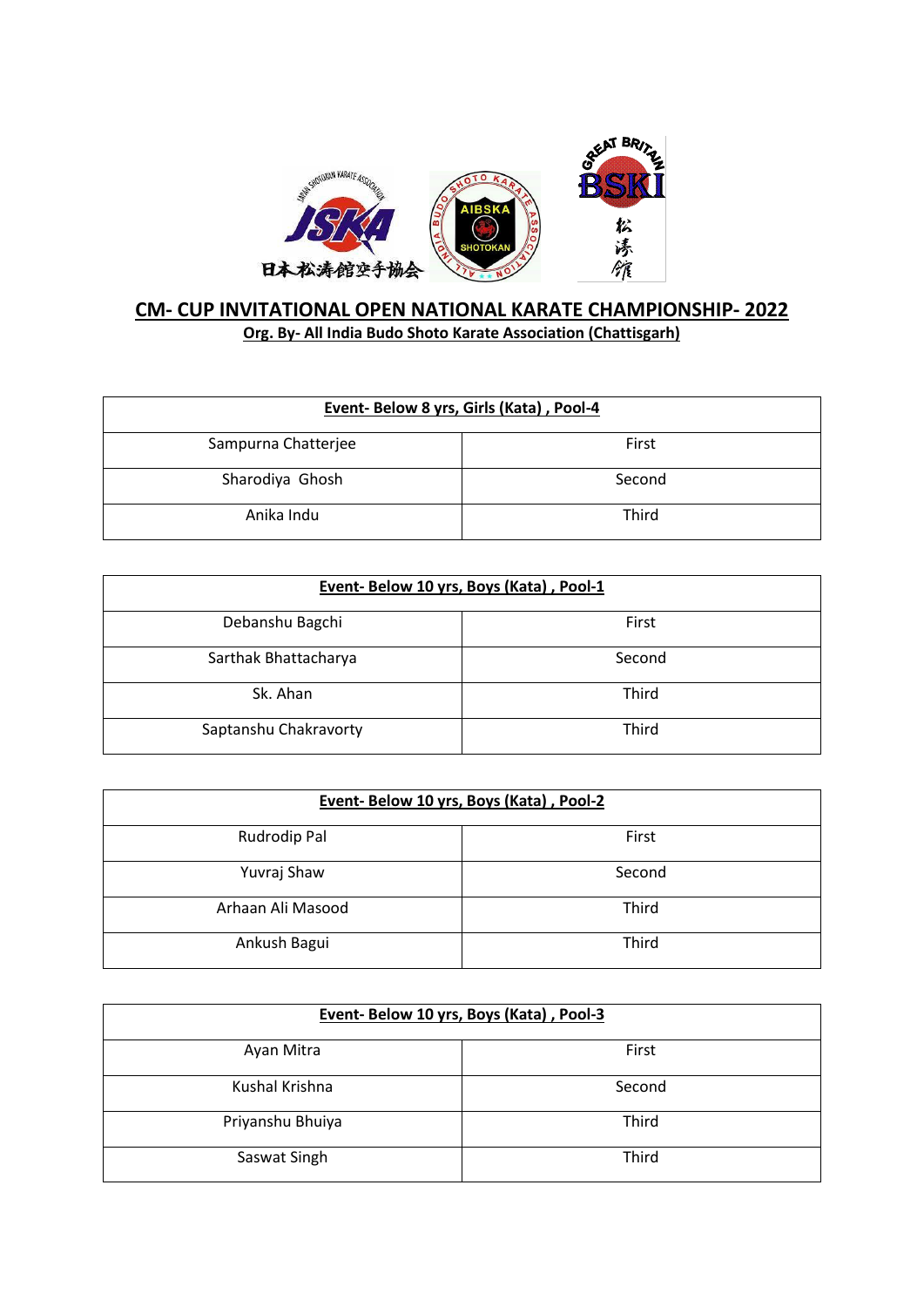

### **CM- CUP INVITATIONAL OPEN NATIONAL KARATE CHAMPIONSHIP- 2022 Org. By- All India Budo Shoto Karate Association (Chattisgarh)**

| Event-Below 10 yrs, Boys (Kata), Pool-4 |        |
|-----------------------------------------|--------|
| Agnibh Sinha Patra                      | First  |
| Debarghya Ghosh                         | Second |
| Lekh raj Dhruw                          | Third  |
| Vivan Banka                             | Third  |

| Event-Below 10 yrs, Boys (Kata), Pool-5 |        |
|-----------------------------------------|--------|
| Soutrik Paul                            | First  |
| <b>Bishal Das</b>                       | Second |
| Abhrajit Mondal                         | Third  |
| Lakshya Kumar                           | Third  |

| Event-Below 10 yrs, Boys (Kata), Pool-6 |        |
|-----------------------------------------|--------|
| Samridh Agarwal                         | First  |
| Avijit Banerjee                         | Second |
| Rudra Saroj                             | Third  |

| Event- Below 10 yrs, Girls (Kata), Pool-1 |        |
|-------------------------------------------|--------|
| Anwita Patra                              | First  |
| Sushruta Mukherjee                        | Second |
| <b>Titirsha Mondal</b>                    | Third  |
| Swastika Mahato                           | Third  |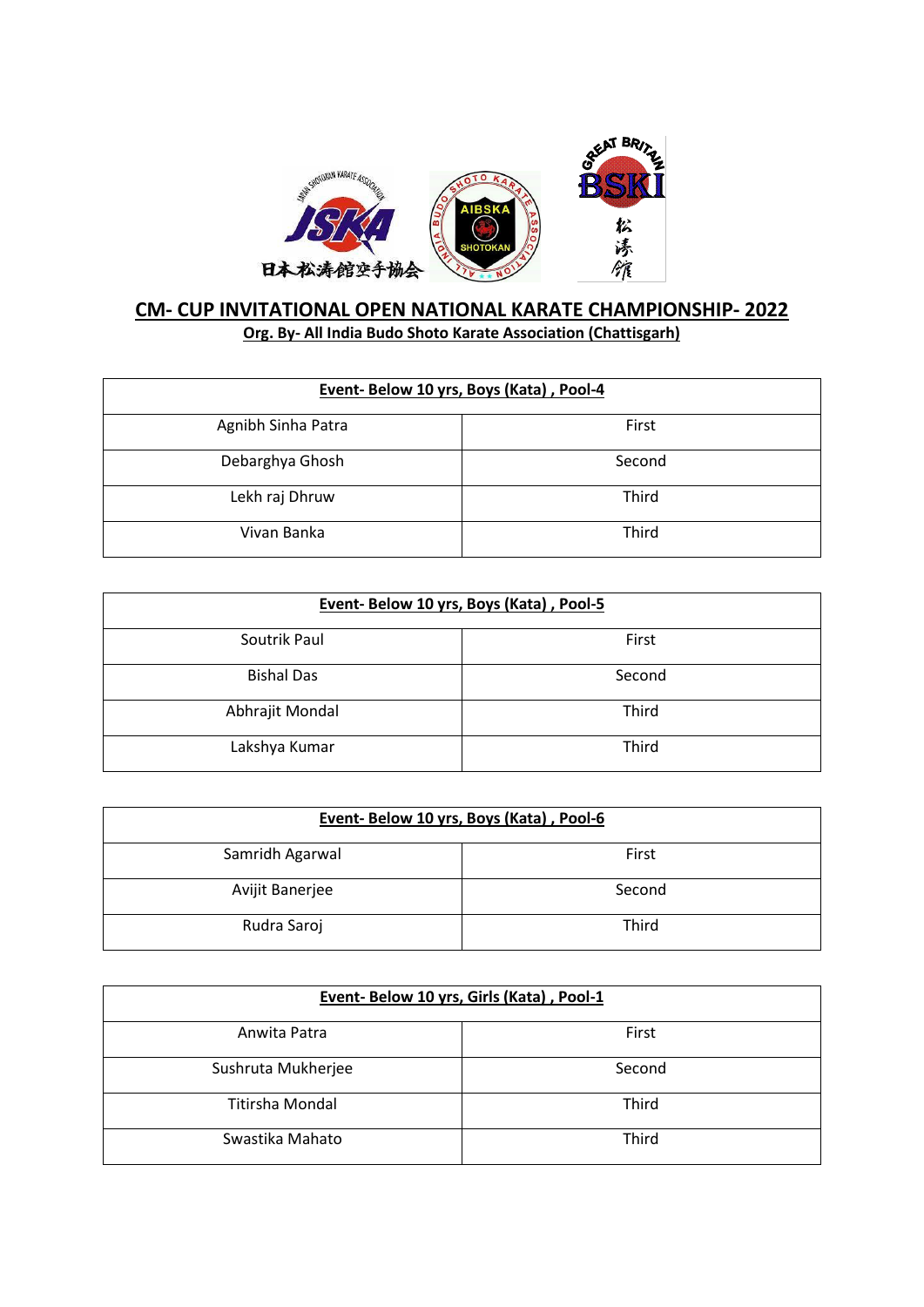

### **CM- CUP INVITATIONAL OPEN NATIONAL KARATE CHAMPIONSHIP-2022 Org. By- All India Budo Shoto Karate Association (Chattisgarh)**

| Event- Below 10 yrs, Girls (Kata), Pool-2 |        |
|-------------------------------------------|--------|
| Aditri Singh                              | First  |
| Samanwita De                              | Second |
| Adrija Banik                              | Third  |
| Aditi Pal                                 | Third  |

| Event- Below 10 yrs, Girls (Kata), Pool-3 |        |
|-------------------------------------------|--------|
| Aradhana Paul                             | First  |
| Diya Pal                                  | Second |
| Zarin Anjum                               | Third  |
| Sikriti Bhattacharya                      | Third  |

| Event- Below 10 yrs, Girls (Kata), Pool-4 |        |
|-------------------------------------------|--------|
| Archisa Singh                             | First  |
| Aishiki Nath                              | Second |
| Nisha Dey                                 | Third  |
| Harshita Patwari                          | Third  |

| Event- Below 10 yrs, Girls (Kata), Pool-5 |        |
|-------------------------------------------|--------|
| Anwesha Samanta                           | First  |
| Shresta Dey                               | Second |
| Tamannisha Nandy                          | Third  |
| Adrija Dutta                              | Third  |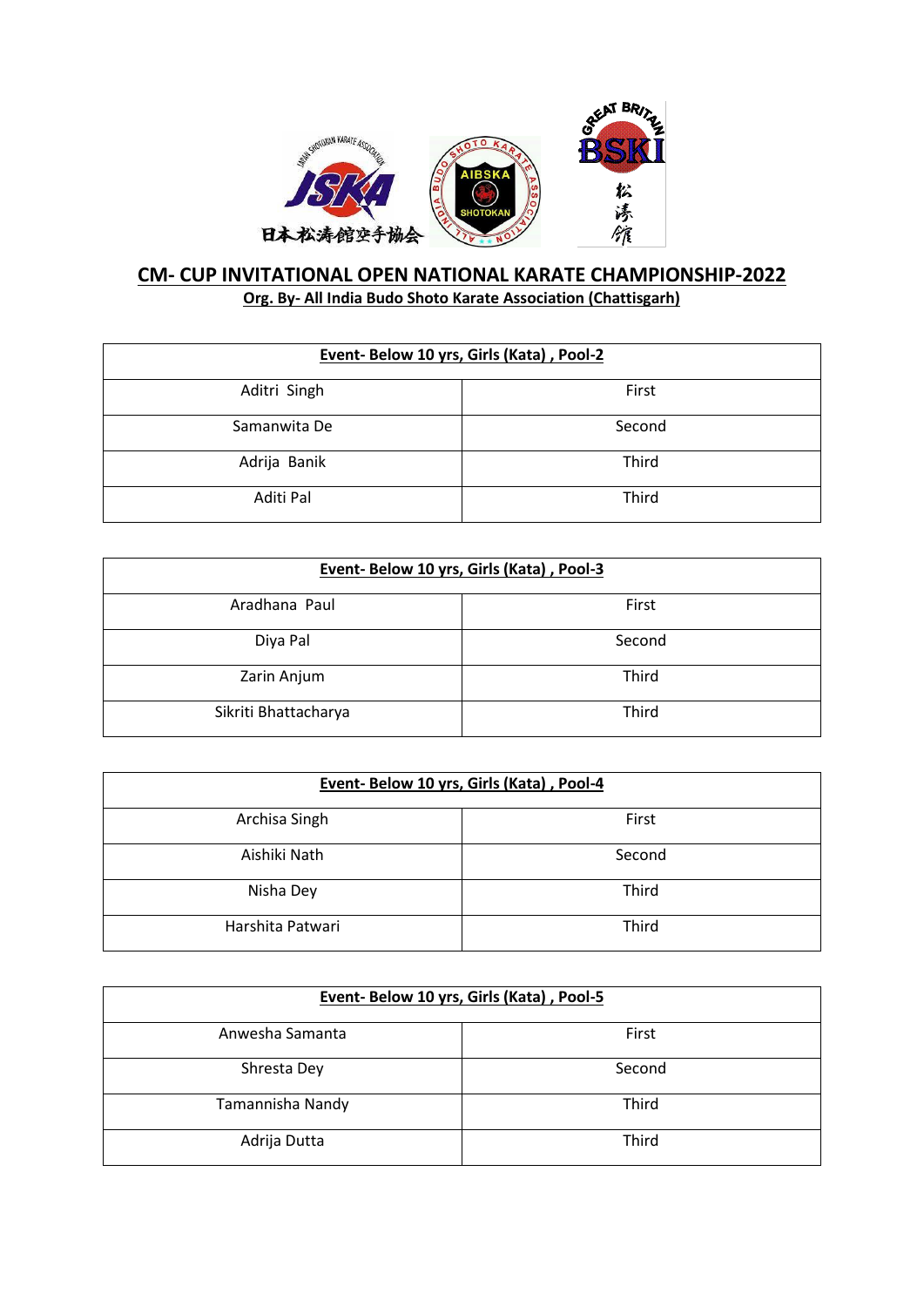

| Event-Below 12 yrs, Boys (Kata), Pool-1 |        |
|-----------------------------------------|--------|
| Rounak roy                              | First  |
| Navaneel Mallick                        | Second |
| Rudra Pratap Singh                      | Third  |
| Abhra Dey                               | Third  |

| Event-Below 12 yrs, Boys (Kata), Pool-2 |        |
|-----------------------------------------|--------|
| Deepanshu Kumar                         | First  |
| Rupam Dey                               | Second |
| Rudra Chongdar                          | Third  |
| Nandan Sk.                              | Third  |

| Event-Below 12 yrs, Boys (Kata), Pool-3 |        |
|-----------------------------------------|--------|
| Pratyush Kumar Sahoo                    | First  |
| Ayush Malik                             | Second |
| Chetan M                                | Third  |
| <b>Bharath</b>                          | Third  |

| Event-Below 12 yrs, Boys (Kata), Pool-4 |        |
|-----------------------------------------|--------|
| Maulik Kapoor                           | First  |
| Subhashish Mallick                      | Second |
| Animesh Dolui                           | Third  |
| Pronay Kumar                            | Third  |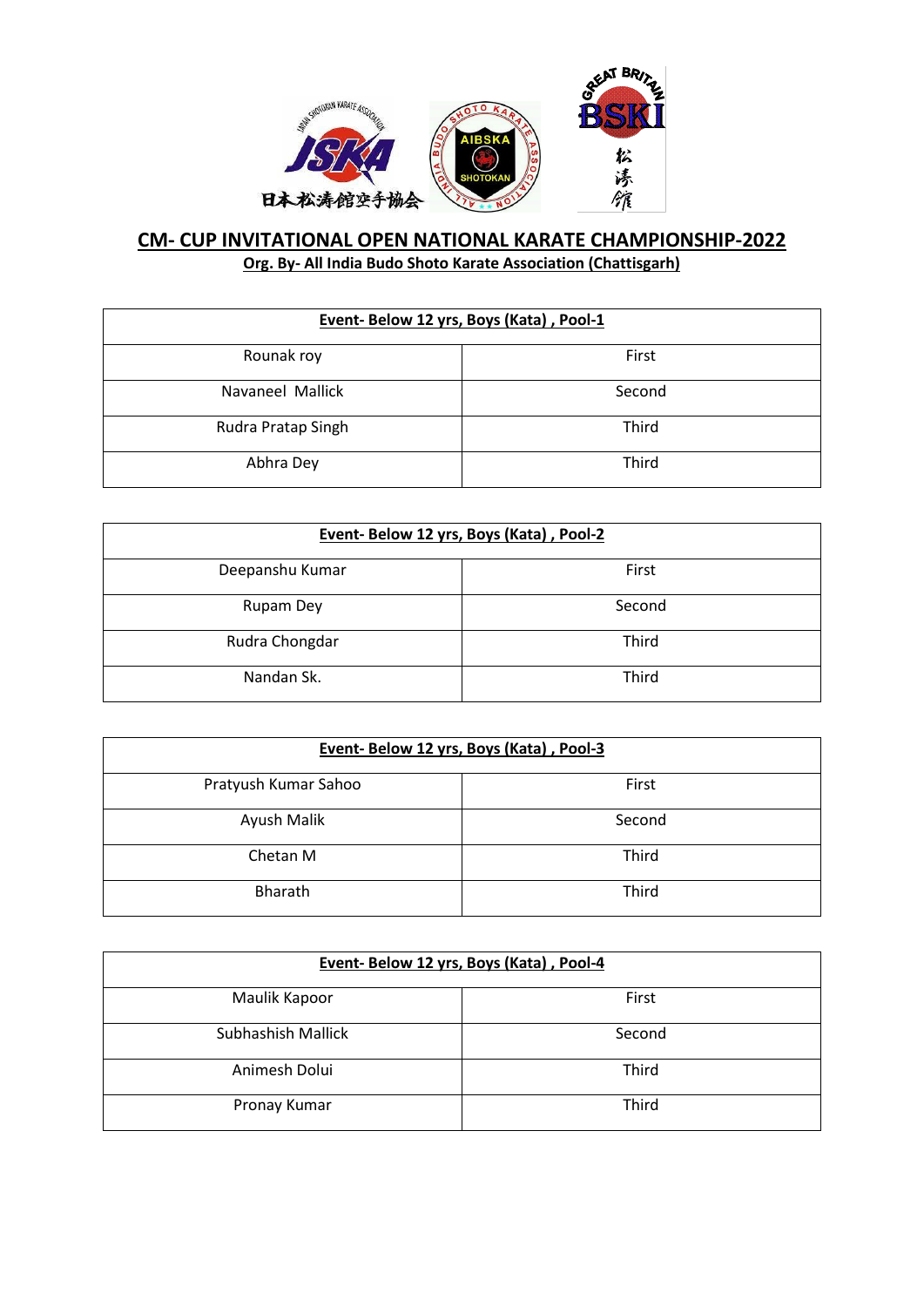

### **CM- CUP INVITATIONAL OPEN NATIONAL KARATE CHAMPIONSHIP -2022 Org. By- All India Budo Shoto Karate Association (Chattisgarh)**

| Event-Below 12 yrs, Boys (Kata), Pool-5 |        |
|-----------------------------------------|--------|
| Subhodeep Bhuiya                        | First  |
| Amritanshu Roy                          | Second |
| Ujan Chakraborty                        | Third  |
| Soham Basak                             | Third  |

| Event-Below 12 yrs, Boys (Kata), Pool-6 |        |
|-----------------------------------------|--------|
| Sagnik Ghosh                            | First  |
| Rayan Banerjee                          | Second |
| Soumojit Bera                           | Third  |
| <b>Bitanu Mondal</b>                    | Third  |

| Event-Below 12 yrs, Boys (Kata), Pool-7 |        |
|-----------------------------------------|--------|
| Sreejak Das                             | First  |
| Pijush Dey                              | Second |
| Aakash Dhankar                          | Third  |

| Event- Below 12 yrs, Girls (Kata), Pool-1 |        |
|-------------------------------------------|--------|
| Nayanika Pradhan                          | First  |
| Sanchari Dey                              | Second |
| Rumi Das                                  | Third  |
| Meghna Chandrakar                         | Third  |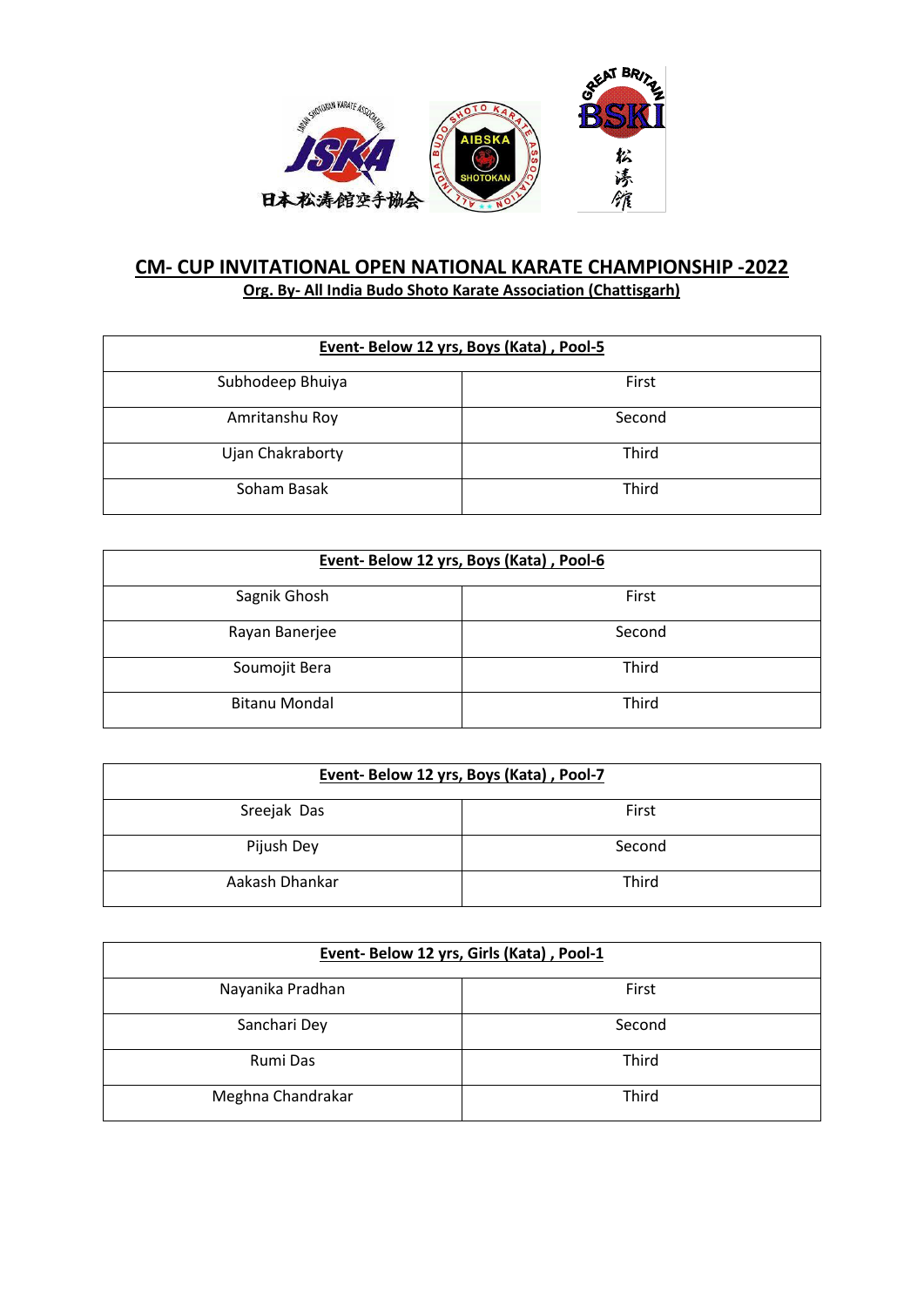

| Event- Below 12 yrs, Girls (Kata), Pool-2 |        |
|-------------------------------------------|--------|
| Priti Jana                                | First  |
| Sayanika Samanta                          | Second |
| Kanak Maheshwari                          | Third  |
| Jageiti Dhruw                             | Third  |

| Event- Below 12 yrs, Girls (Kata), Pool-3 |        |
|-------------------------------------------|--------|
| <b>Tanushree Maity</b>                    | First  |
| Ankita Halder                             | Second |
| Adwitiyaa Chandra                         | Third  |
| Gitanjali Sahu                            | Third  |

| Event- Below 12 yrs, Girls (Kata), Pool-4 |        |
|-------------------------------------------|--------|
| Subhra Mondal                             | First  |
| Saanvi Ghosh                              | Second |
| Tanisha Ghosh                             | Third  |
| Portusha Hazra                            | Third  |

| Event- Below 12 yrs, Girls (Kata), Pool-5 |        |
|-------------------------------------------|--------|
| Rupsa Gupta                               | First  |
| Soumili Pal                               | Second |
| Sudheshna Panigrahi                       | Third  |
| Sanchali Koiri                            | Third  |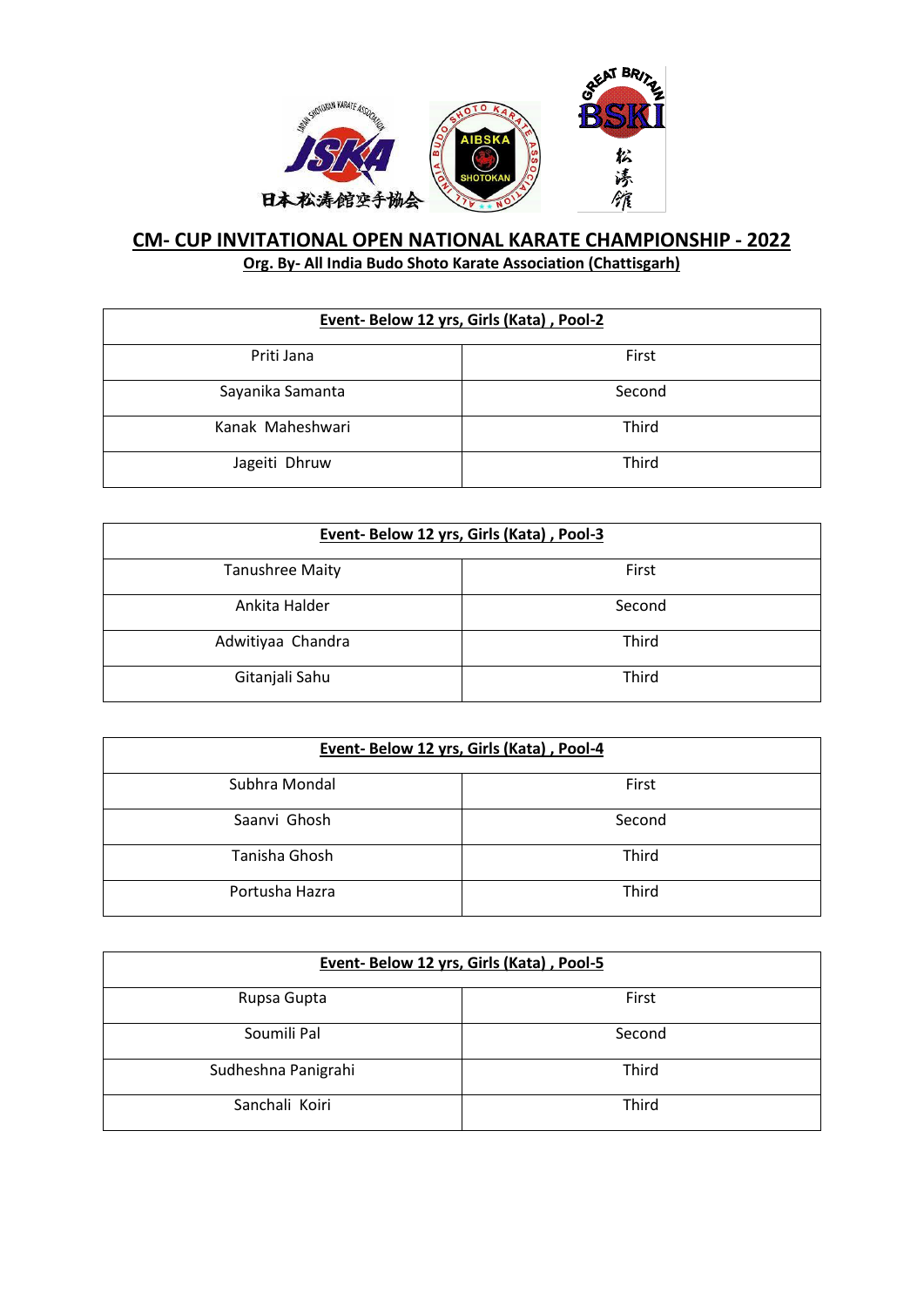

| Event-Below 12 yrs, Girls (Kata), Pool-6 |        |
|------------------------------------------|--------|
| Shree Das                                | First  |
| Jocelyn Singh                            | Second |
| Diksha Biswal                            | Third  |
| Ishika Sasmal                            | Third  |

| Event- Below 12 yrs, Girls (Kata), Pool-7 |        |
|-------------------------------------------|--------|
| Srija Ghosh                               | First  |
| Priyodarshini Chatterjee                  | Second |
| Rusha Sadhuka                             | Third  |

| Event-Below 15 yrs, Boys (Kata), Pool-1 |        |
|-----------------------------------------|--------|
| Ansh                                    | First  |
| Subhojit Gupta                          | Second |
| Diptangshu Ghatak                       | Third  |
| Abhishek Mondal                         | Third  |

| Event-Below 15 yrs, Boys (Kata), Pool-2 |        |
|-----------------------------------------|--------|
| Neelarnav Roy                           | First  |
| Rabi Vivek                              | Second |
| Aritro Ghosh                            | Second |
| Dev Mondal                              | Third  |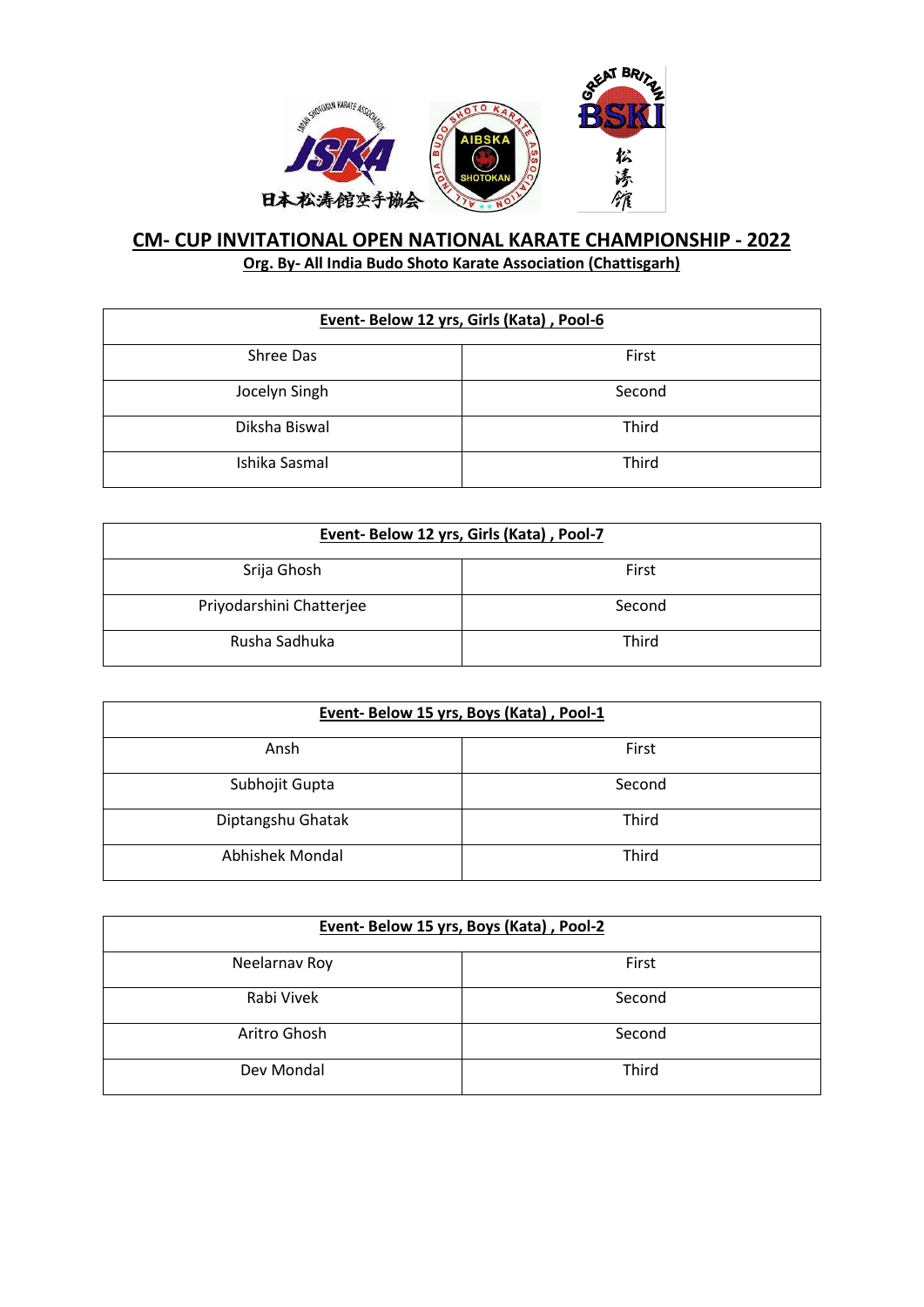

### **CM- CUP INVITATIONAL OPEN NATIONAL KARATE CHAMPIONSHIP - 2022 Org. By- All India Budo Shoto Karate Association (Chattisgarh)**

| Event- Below 15 yrs, Boys (Kata), Pool-3 |        |
|------------------------------------------|--------|
| Sourav Panigrahi                         | First  |
| Sagnik Chakroborty                       | Second |
| Vinayak Patwari                          | Third  |
| Akash Sonkar                             | Third  |

| Event- Below 15 yrs, Boys (Kata), Pool-4 |        |
|------------------------------------------|--------|
| Sumit Chowdhury                          | First  |
| Debadri Biswas                           | Second |
| Sriom Adhikary                           | Third  |

| Event- Below 15 yrs, Girls (Kata), Pool-1 |        |
|-------------------------------------------|--------|
| Vidishaa Mundhraa                         | First  |
| Simran Balmiki                            | Second |
| Devaleena Pramanik                        | Third  |
| Monika Sahu                               | Third  |

| Event-Below 15 yrs, Girls (Kata), Pool-2 |        |
|------------------------------------------|--------|
| Signora Das                              | First  |
| Kankana Bag                              | Second |
| Nisha Shaw                               | Third  |
| Nilam Vishwakarma                        | Third  |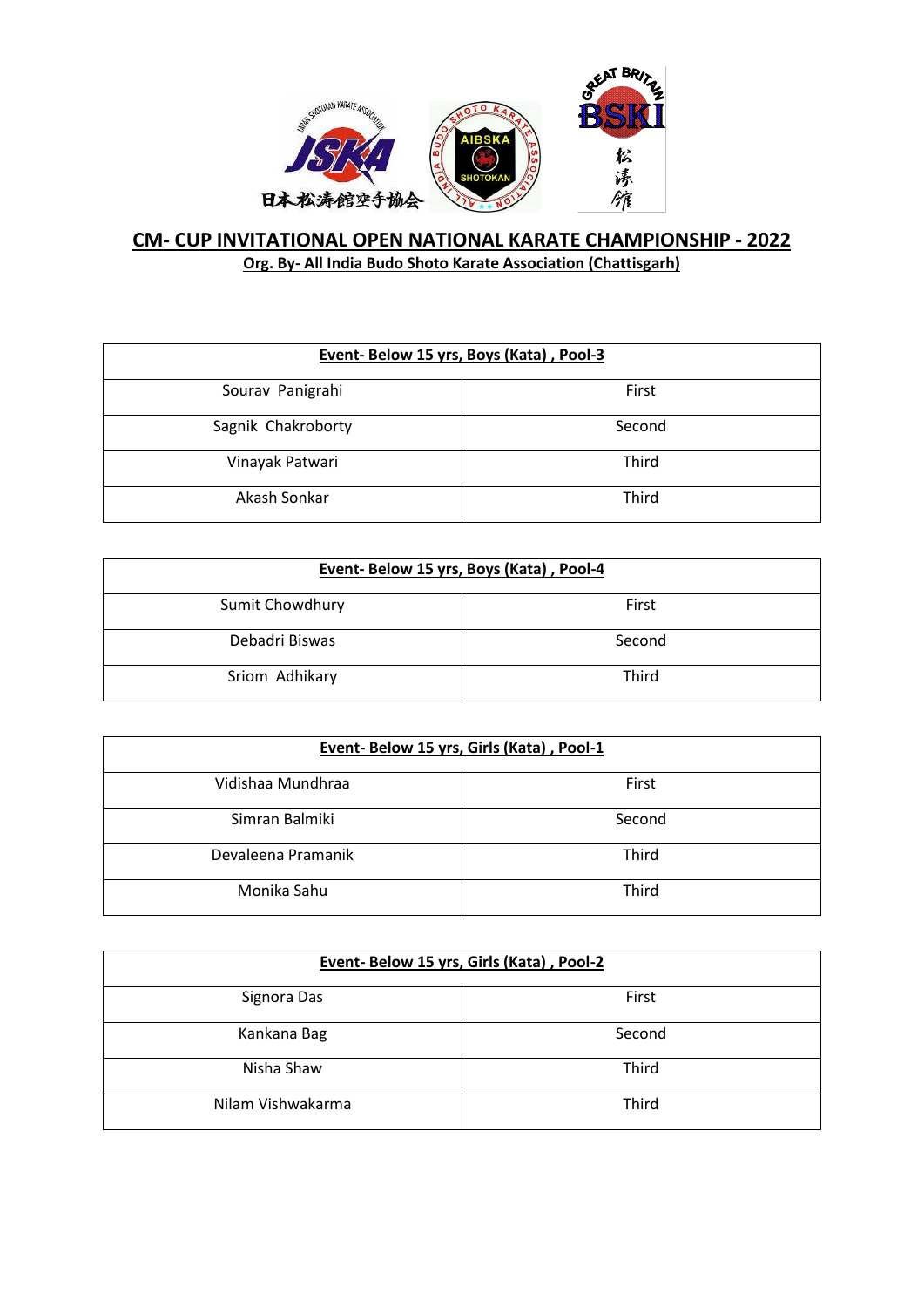

| Event- Below 15 yrs, Girls (Kata), Pool-3 |        |
|-------------------------------------------|--------|
| Ayanika Dhara                             | First  |
| Anushka Banerjee                          | Second |
| Soumali Mondal                            | Third  |
| Vamini Nishad                             | Third  |

| Event- Below 15 yrs, Girls (Kata), Pool-4 |        |
|-------------------------------------------|--------|
| Khushi Saroj                              | First  |
| Anwesha Mishra                            | Second |
| Arpita Barui                              | Third  |
| Yogeshwari Dhruw                          | Third  |

| Event- Below 15 yrs, Girls (Kata), Pool-5 |        |
|-------------------------------------------|--------|
| Aarana Ray                                | First  |
| Olivia Mahato                             | Second |
| Koyena Das                                | Third  |
| Dimple Patil                              | Third  |

| Event- Below 15 yrs, Girls (Kata), Pool-6 |        |
|-------------------------------------------|--------|
| Anjika Prasad                             | First  |
| Arundhati Basu                            | Second |
| Pragati Nayek                             | Third  |
| <b>Bharti Nishad</b>                      | Third  |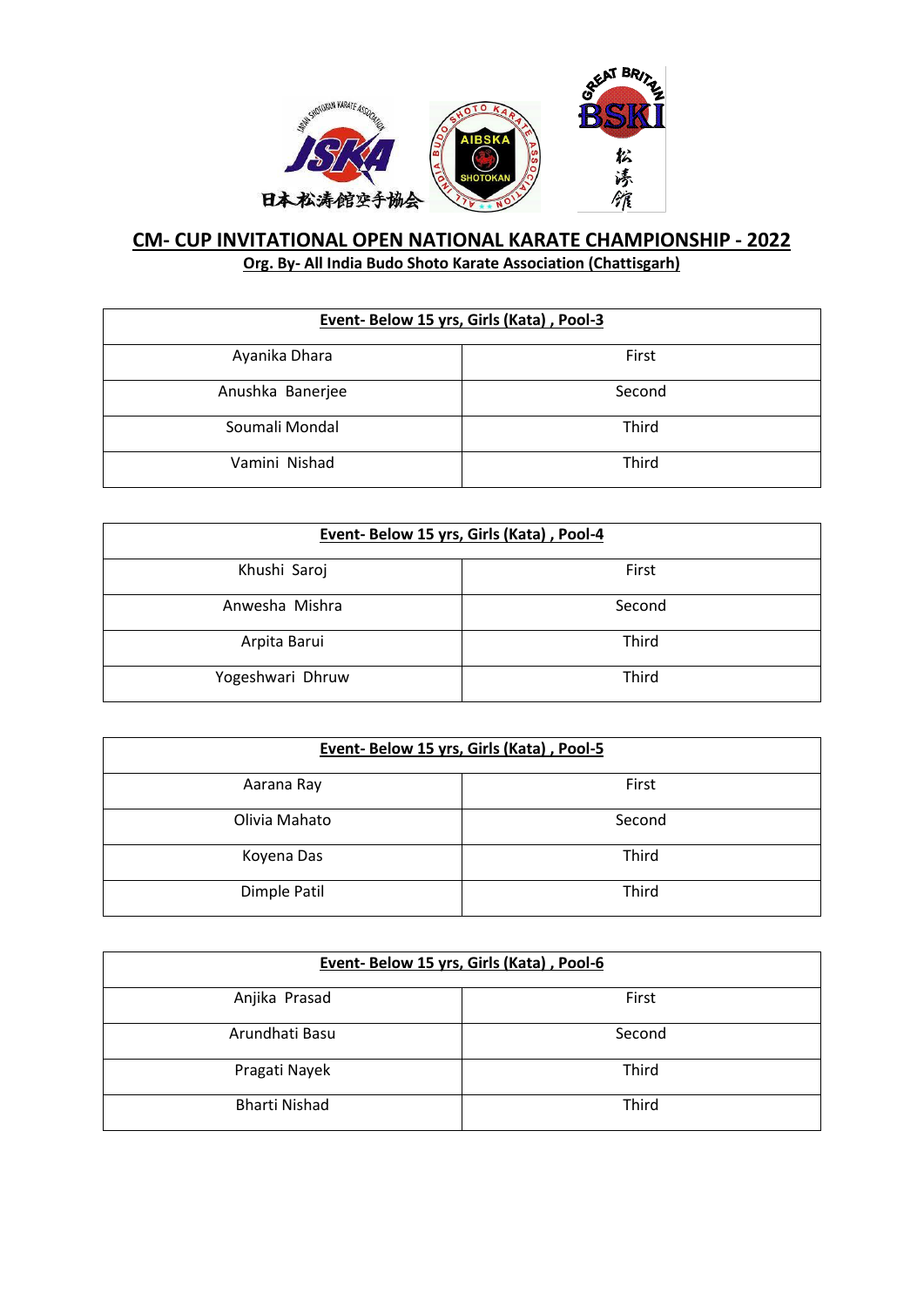

### **CM- CUP INVITATIONAL OPEN NATIONAL KARATE CHAMPIONSHIP - 2022 Org. By- All India Budo Shoto Karate Association (Chattisgarh)**

| Event- Below 15 yrs, Girls (Kata), Pool-7 |        |
|-------------------------------------------|--------|
| Siliya Samanta                            | First  |
| Yashika Chatterjee                        | Second |
| Sunakshi Das                              | Third  |

| Event- Below 15 yrs, Girls (Kata), Pool-8 |        |
|-------------------------------------------|--------|
| Ipsika Dey                                | First  |
| Ritika Roy                                | Second |
| Ishita Mondal                             | Third  |

| Event-Below 18 yrs, Boys (Kata), Pool-1 |        |
|-----------------------------------------|--------|
| Rajababu                                | First  |
| Jit Mondal                              | Second |
| Devraj Paul                             | Third  |
| Debabrata Baidya                        | Third  |

| Event-Below 18 yrs, Boys (Kata), Pool-2 |        |
|-----------------------------------------|--------|
| Soumyadip Bhuiya                        | First  |
| Praful Singh                            | Second |
| Rejaul Karim                            | Third  |
| <b>Tushar Tiwary</b>                    | Third  |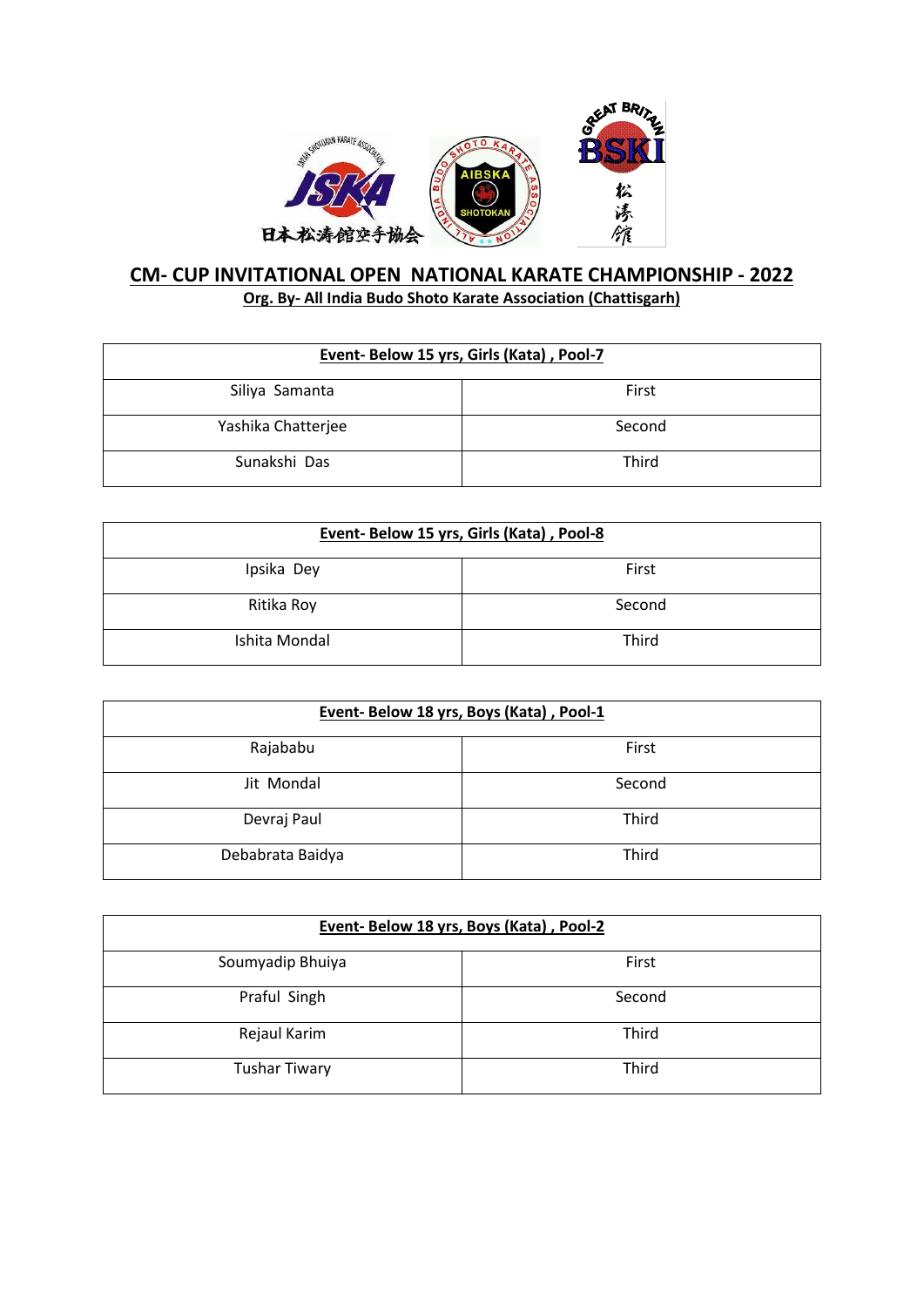

| Event- Below 18 yrs, Girls (Kata), Pool-2 |        |
|-------------------------------------------|--------|
| Diptosmita Mukherjee                      | First  |
| Mandira Roy                               | Second |
| Namita Tudu                               | Third  |
| Nita Tudu                                 | Third  |

| Event-Above 18 yrs, Male (Kata), |        |
|----------------------------------|--------|
| Sandip Dolui                     | First  |
| Ashrujit Bhowmick                | Second |
| Roni Dey                         | Third  |

| Event-Above 18 yrs, Female (Kata), Pool-1 |        |
|-------------------------------------------|--------|
| Rumpa Das                                 | First  |
| Priti Kormakar                            | Second |
| Puja Das                                  | Third  |
| Purnima Kumari Yadav                      | Third  |

| Event-Above 18 yrs, Female (Kata), Pool-2 |        |
|-------------------------------------------|--------|
| Kumkum Biswal                             | First  |
| Ankita Paul                               | Second |
| Dipannita Nag                             | Third  |
| Priti Halder                              | Third  |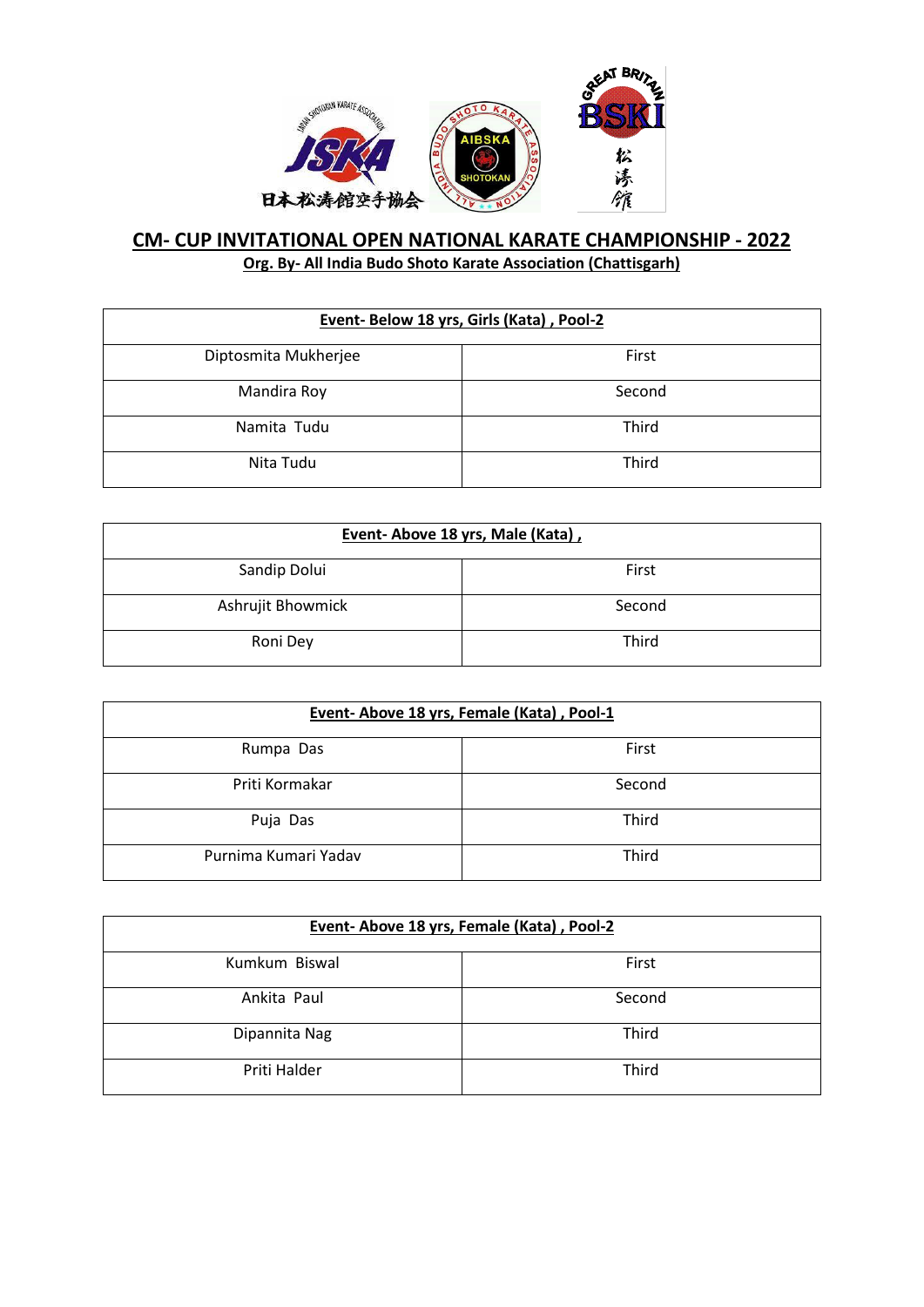

| Event-Above 18 yrs, Brown Belt, Male (Kata), |        |
|----------------------------------------------|--------|
| Himaghna Halder                              | First  |
| Sonu Patel                                   | Second |
| <b>Pannalal Mallik</b>                       | Third  |
| Kumaresh Saha                                | Third  |

| Event-Above 18 yrs, Brown Belt, Female (Kata), |        |
|------------------------------------------------|--------|
| Ankita Dey                                     | First  |
| Ipsita Mitra                                   | Second |
| Arpita Paul                                    | Third  |
| Ayushi Gupta                                   | Third  |

| Event- Above 18 yrs, Black Belt, Male (Kata), Pool-1 |        |
|------------------------------------------------------|--------|
| Sanjay Kumar Subba                                   | First  |
| Arvind Kumar                                         | Second |
| Akkarsh Saxena                                       | Third  |
| Shelendr Kumar                                       | Third  |

| Event- Above 18 yrs, Black Belt, Male (Kata), Pool-2 |        |
|------------------------------------------------------|--------|
| Rana Sarkar                                          | First  |
| Aakash Saxena                                        | Second |
| Rohit Vishwakarma                                    | Third  |
| Narayan kumar Mahato                                 | Third  |